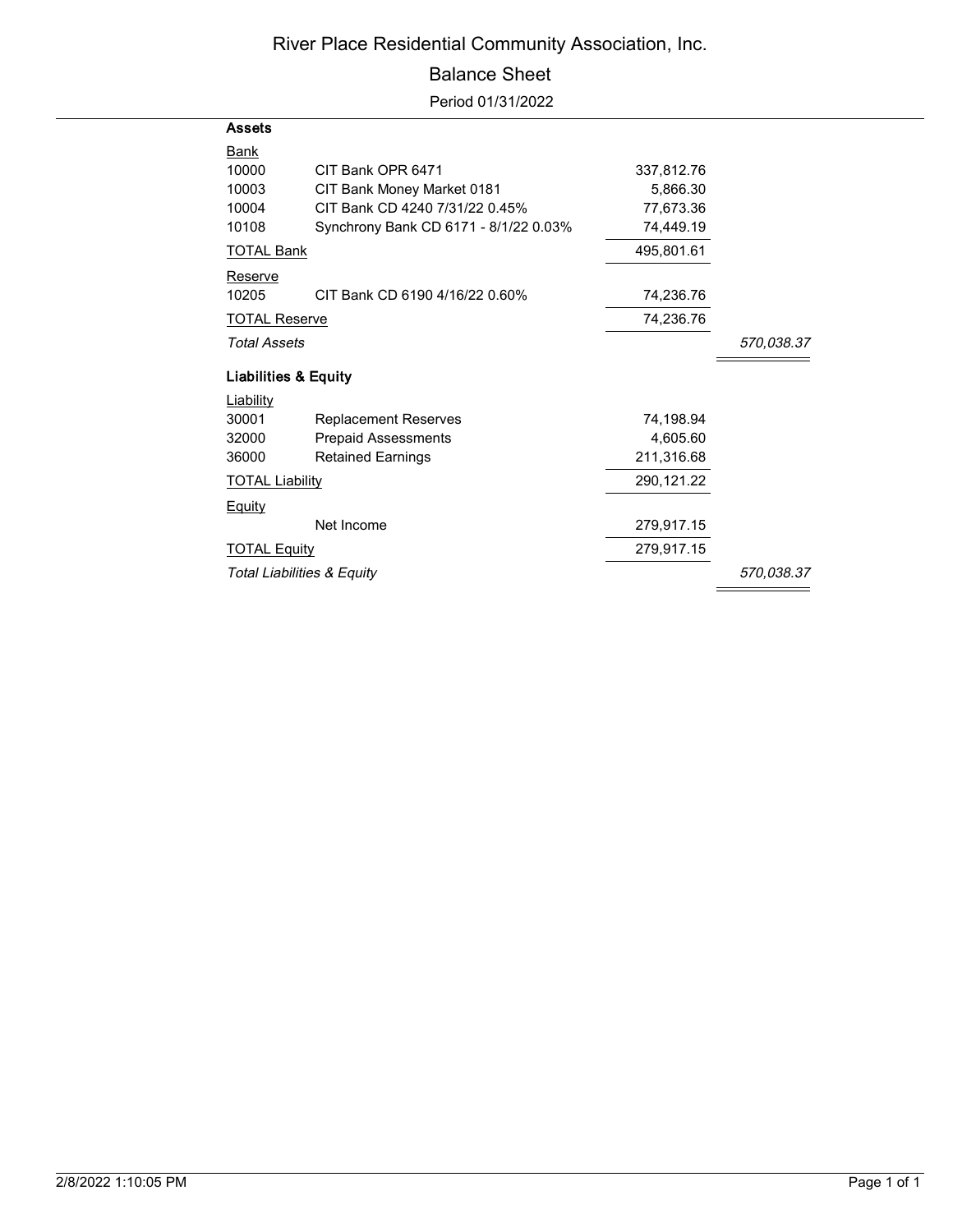| Total Assets 12/31/21 per balance sheet<br>Less Prepaid<br><b>Adjust Assets-Reserves</b> | \$<br>\$ | 191,210.17<br>285,515.62 | \$476,725.79 |
|------------------------------------------------------------------------------------------|----------|--------------------------|--------------|
| Total Assets 1/31/22 per balance sheet                                                   |          |                          | \$570,038.37 |
| Less Prepaid                                                                             | \$       | 4,605.60                 |              |
| <b>Adjust Assets-Reserves</b>                                                            | \$       | 565,432.77               |              |
| Change in Adj Assets-Reserves                                                            | S        | 279,917.15               |              |
| Net Income 1/31/22 per balance sheet                                                     | \$       | 279,917.15               |              |
|                                                                                          | \$       |                          |              |
| <b>Batch Adjustment for Account Closure Deposits</b>                                     |          |                          |              |
| Difference in expected and actual Adj Assets                                             | \$       |                          |              |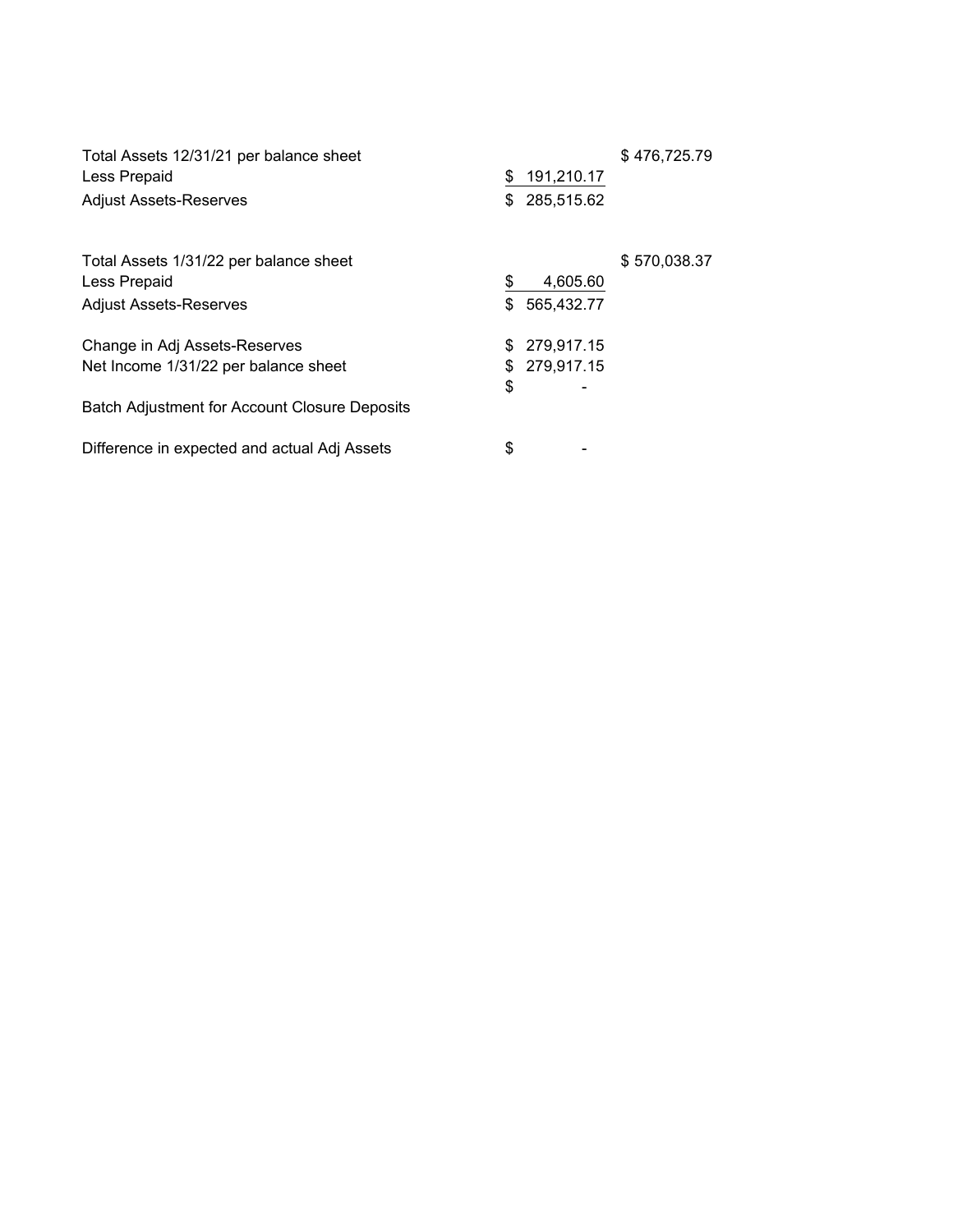## River Place Residential Community Association, Inc. Income Statement

Period 1/1/2022 To 1/31/2022 11:59:00 PM

|                                                       | <b>Current Month Operating</b> |               |              | Year to Date Operating |               |              |            |
|-------------------------------------------------------|--------------------------------|---------------|--------------|------------------------|---------------|--------------|------------|
|                                                       | Actual                         | <b>Budget</b> | \$ Var       | Actual                 | <b>Budget</b> | \$ Var       | Annual     |
| <b>Income</b>                                         |                                |               |              |                        |               |              |            |
| <b>Assessment Revenue</b>                             |                                |               |              |                        |               |              |            |
| 40000 Annual Assessment                               | 294,033.72                     | 326,211.00    | (32, 177.28) | 294,033.72             | 326,211.00    | (32, 177.28) | 326,211.00 |
| <b>TOTAL Assessment Revenue</b>                       | 294,033.72                     | 326,211.00    | (32, 177.28) | 294,033.72             | 326,211.00    | (32, 177.28) | 326,211.00 |
| <b>Other Receivable</b>                               |                                |               |              |                        |               |              |            |
| 43000 Late Fees                                       | 120.00                         | 0.00          | 120.00       | 120.00                 | 0.00          | 120.00       | 0.00       |
| 43001 Interest                                        | 83.14                          | 0.00          | 83.14        | 83.14                  | 0.00          | 83.14        | 0.00       |
| 43006 Vehicle Decals                                  | 80.00                          | 50.00         | 30.00        | 80.00                  | 50.00         | 30.00        | 600.00     |
| 43007 Transfer Fees                                   | 100.00                         | 400.00        | (300.00)     | 100.00                 | 400.00        | (300.00)     | 5,500.00   |
| 43010 Misc.                                           | 150.00                         | 0.00          | 150.00       | 150.00                 | 0.00          | 150.00       | 0.00       |
| 43012 NSF Fees                                        | 20.00                          | 0.00          | 20.00        | 20.00                  | 0.00          | 20.00        | 0.00       |
| 43014 Dads In The Hood                                | 0.00                           | 0.00          | 0.00         | 0.00                   | 0.00          | 0.00         | 7,500.00   |
| 43015 Villages At River Place                         | 13,803.78                      | 0.00          | 13,803.78    | 13,803.78              | 0.00          | 13,803.78    | 15,000.00  |
| 43200 CCA                                             | 0.00                           | 0.00          | 0.00         | 0.00                   | 0.00          | 0.00         | 10,000.00  |
| <b>TOTAL Other Receivable</b>                         | 14,356.92                      | 450.00        | 13,906.92    | 14,356.92              | 450.00        | 13,906.92    | 38,600.00  |
| <b>TOTAL Income</b>                                   | 308,390.64                     | 326,661.00    | (18, 270.36) | 308,390.64             | 326,661.00    | (18, 270.36) | 364,811.00 |
| <b>Expense</b>                                        |                                |               |              |                        |               |              |            |
| <b>Professional Services</b>                          |                                |               |              |                        |               |              |            |
| 45000 Management Services                             | 5,725.00                       | 5,725.00      | 0.00         | 5,725.00               | 5,725.00      | 0.00         | 68,700.00  |
| 45001 Administrative Reimbursements                   | 1,882.08                       | 1,667.00      | (215.08)     | 1,882.08               | 1,667.00      | (215.08)     | 20,000.00  |
| 45002 Legal Fees - HOA                                | 0.00                           | 500.00        | 500.00       | 0.00                   | 500.00        | 500.00       | 6,000.00   |
| 45004 Audit / Tax Preparation                         | 0.00                           | 0.00          | 0.00         | 0.00                   | 0.00          | 0.00         | 4,000.00   |
| <b>TOTAL Professional Services</b>                    | 7,607.08                       | 7,892.00      | 284.92       | 7,607.08               | 7,892.00      | 284.92       | 98,700.00  |
| <b>Professional Services</b><br>46000 Collection Fees | (110.00)                       | 0.00          | 110.00       | (110.00)               | 0.00          | 110.00       | 0.00       |
| <b>TOTAL Professional Services</b>                    | (110.00)                       | 0.00          | 110.00       | (110.00)               | 0.00          | 110.00       | 0.00       |
| Bank                                                  |                                |               |              |                        |               |              |            |
| 60000 Bank Charges                                    | 20.00                          | 0.00          | (20.00)      | 20.00                  | 0.00          | (20.00)      | 0.00       |
| <b>TOTAL Bank</b>                                     | 20.00                          | 0.00          | (20.00)      | 20.00                  | 0.00          | (20.00)      | 0.00       |
| Common<br>80101 Firewise                              | 0.00                           | 100.00        | 100.00       | 0.00                   | 100.00        | 100.00       | 1,000.00   |
|                                                       |                                |               |              |                        |               |              |            |
| <b>TOTAL Common</b>                                   | 0.00                           | 100.00        | 100.00       | 0.00                   | 100.00        | 100.00       | 1,000.00   |
| Community<br>81000 Easter Egg Hunt                    | 0.00                           | 0.00          | 0.00         | 0.00                   | 0.00          | 0.00         | 4,200.00   |
| 81001 Dads In The Hood                                | 0.00                           | 0.00          | 0.00         | 0.00                   | 0.00          | 0.00         | 12,000.00  |
| 81003 Ice Cream Social                                | 0.00                           | 0.00          | 0.00         | 0.00                   | 0.00          | 0.00         | 1,500.00   |
| 81004 Meetings                                        | 364.10                         | 208.00        | (156.10)     | 364.10                 | 208.00        | (156.10)     | 2,500.00   |
| 81005 July 4th                                        | 0.00                           | 0.00          | 0.00         | 0.00                   | 0.00          | 0.00         | 1,000.00   |
| 81006 Ho-Down                                         | 0.00                           | 0.00          | 0.00         | 0.00                   | 0.00          | 0.00         | 13,000.00  |
| 81007 Movies In The Park                              | 0.00                           | 0.00          | 0.00         | 0.00                   | 0.00          | 0.00         | 3,000.00   |
| 81008 Newsletters                                     | 89.60                          | 0.00          | (89.60)      | 89.60                  | 0.00          | (89.60)      | 0.00       |
| 81010 Website Maintenance                             | 0.00                           | 167.00        | 167.00       | 0.00                   | 167.00        | 167.00       | 2,000.00   |
| 81011 Restriction Inspection                          | 0.00                           | 650.00        | 650.00       | 0.00                   | 650.00        | 650.00       | 7,800.00   |
| 81012 Sheriff's Patrol / Speed                        | 2,420.00                       | 4,000.00      | 1,580.00     | 2,420.00               | 4,000.00      | 1,580.00     | 50,000.00  |
| 81015 Misc.                                           | 125.00                         | 250.00        | 125.00       | 125.00                 | 250.00        | 125.00       | 3,000.00   |
| <b>TOTAL Community</b>                                | 2,998.70                       | 5,275.00      | 2,276.30     | 2,998.70               | 5,275.00      | 2,276.30     | 100,000.00 |
| <b>Maintenance</b>                                    |                                |               |              |                        |               |              |            |
| 83000 Maintenance                                     | 1,470.00                       | 1,500.00      | 30.00        | 1,470.00               | 1,500.00      | 30.00        | 18,000.00  |